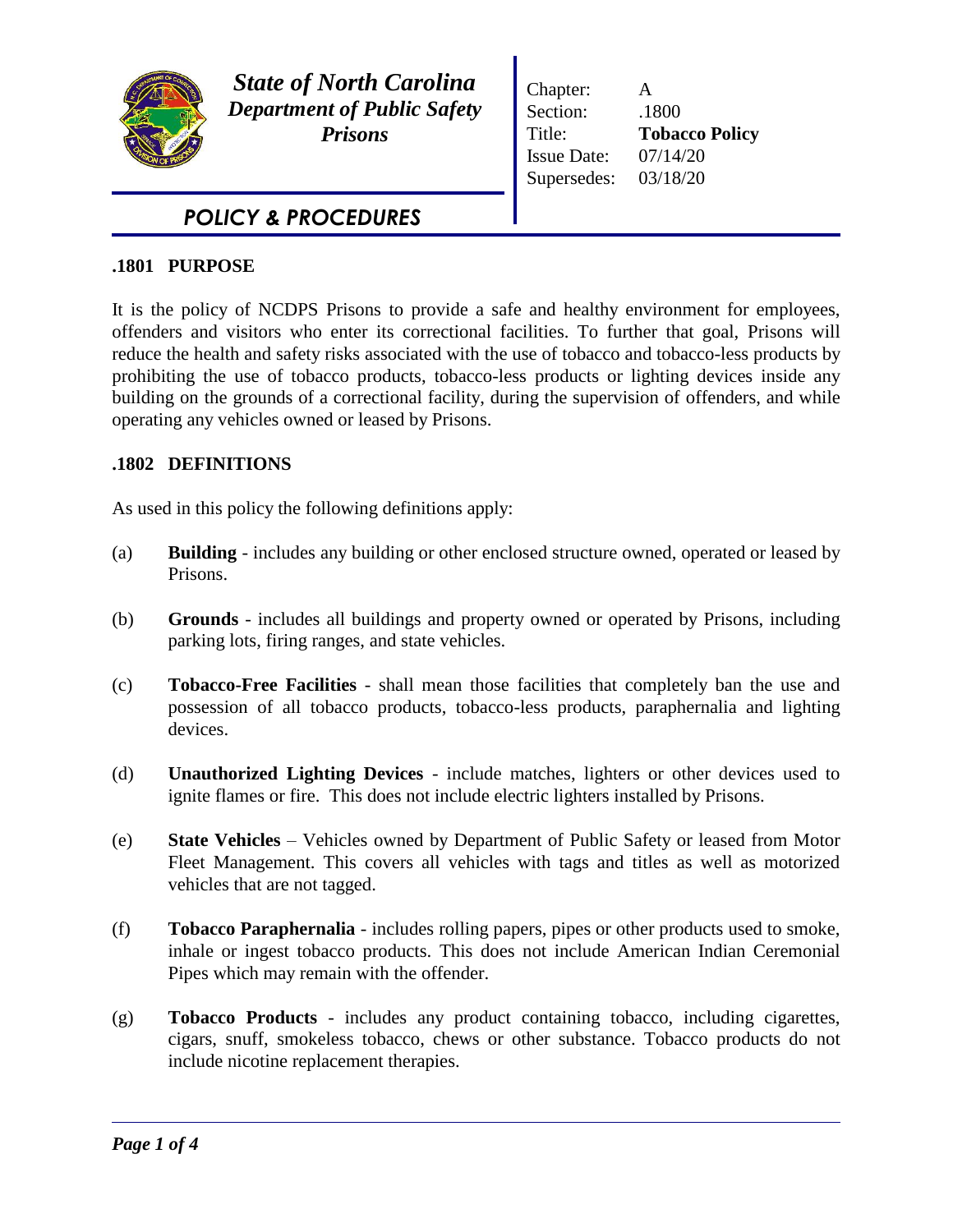(h) **Tobacco-Less Products –** includes any product intended to be used as a tobacco substitute and labeled a tobacco-less product, including herbal mint snuffs or chews.

## **.1803 TOBACCO-FREE FACILITIES**

(a) The use of tobacco products, tobacco-less products, paraphernalia and lighting devices shall be prohibited on the grounds of a tobacco-free facility. The grounds include all buildings and property owned or operated by Prisons, including parking lots, towers, firing ranges, and state vehicles.

#### (b) **Offenders**

- (1) Offenders may not possess or use tobacco products, tobacco-less products, paraphernalia or lighting devices except for religious services authorized by the Prisons' Chaplaincy Services section. (See the Religious Practice Operational Manual).
	- (A) American Indian Religion Practitioners will use ceremonial herbal mix for corporate worship service only.
	- (B) The Practitioner's ceremonial herbal mix is the only item that may be removed from the sacred items box.
	- (C) The Facility Head will designate a secure and appropriate location for the ceremonial herbal mix to be stored. The facility Chaplain or designated staff will distribute to the Practitioner the required amount of ceremonial herbal mix for the corporate worship. The Chaplain or designated staff will assist in lighting the ceremonial herbal mix and Sacred Herb – herbal gray sage, sweet grass, and cedar for smudging.
	- (D) A sign-in and sign-out log will be kept in the designated area for recording offender usage of ceremonial herbal mix for corporate worship. The Chaplain or designated staff is responsible for maintaining the records, attendance, and supplying the lighting device for the purpose of lighting the sacred herbs and ceremonial herbal mix.
	- (E) The Practitioner may possess the ceremonial herbal mix and lighting devices, only when they are in the prayer circle at a **tobacco** free facility. The lighting device should be secured by the designated staff member.
	- (F) The Facility Head will designate the days and time for the American Indian Religion Practitioners to have corporate devotions. The Practitioners should be allowed to smudge and pray for no less than two (2) times a week. If requested a talk circle may be approved.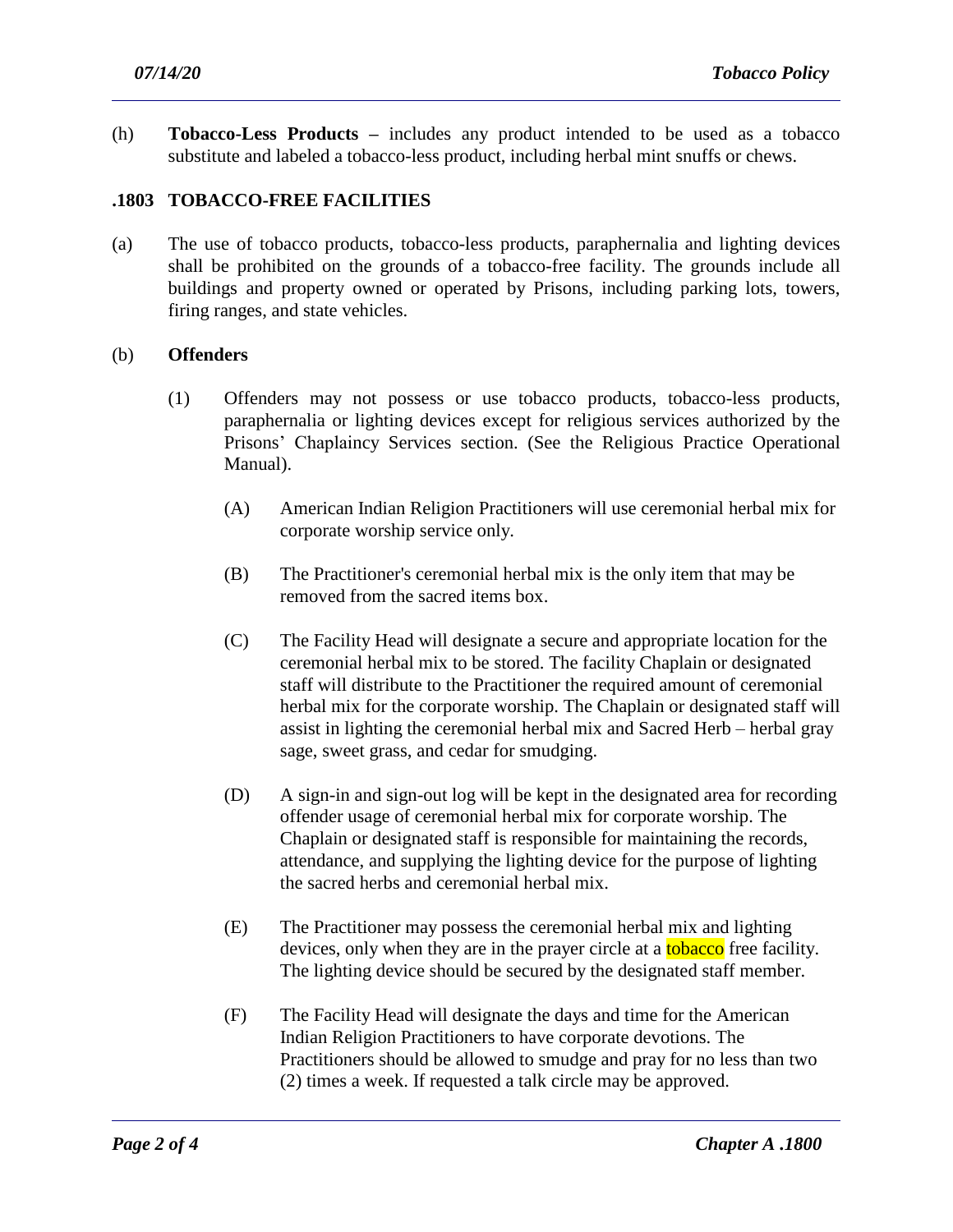- (G) American Indian Religious Practitioners should have use of a lighting device during Individual Private Devotion for the lighting of herbal mix in a Personal Prayer Pipe and/or Sacred Herbs in a smudging vessel. The facility head should select the time for the lighting device to be available to American Indian Religious Practitioners for daily Individual Private Devotion.
- (2) Upon admission, all tobacco products, tobacco-less products, paraphernalia and lighting devices shall be removed from the offender's possession and personal property. The receiving officer shall obtain the unauthorized items and handle according to Prisons' Disposition of Unauthorized Items Policy F.0504.
- (3) Offenders found using or in possession of tobacco products, tobacco-less products, paraphernalia and/or lighting devices shall face appropriate disciplinary action as defined in Disciplinary Procedures Policy B.0200. Such items will be considered contraband and items will be handled according to Prisons' Disposition of Contraband Policy F.0802 (e).

### (c) **Employees**

- (1) Employees may not possess, use, or distribute tobacco products, tobacco-less products, paraphernalia or lighting devices while on the grounds of a facility. Lighting devices as authorized by the facility head are acceptable for maintenance purposes.
- (2) Employees may have tobacco products, tobacco-less products, paraphernalia and lighting devices in their secured vehicles.
- (3) Employees are prohibited from using tobacco products and tobacco-less products in their personal vehicles until the vehicle has left the grounds of the tobacco-free facility.
- (4) Employees shall be prohibited from the use of or distribution of tobacco products and tobacco-less products while involved in the supervision of offenders outside the grounds of the tobacco-free facility.
- (5) Violations of this policy will constitute unacceptable personal conduct. Employees in violation will be subject to a minimum of  $\overline{NCVP}$  entry/coaching and/or depending upon the circumstances may receive disciplinary action up to and including dismissal.

#### (d) **Vendors, Visitors, Volunteers, Custodial Agents**